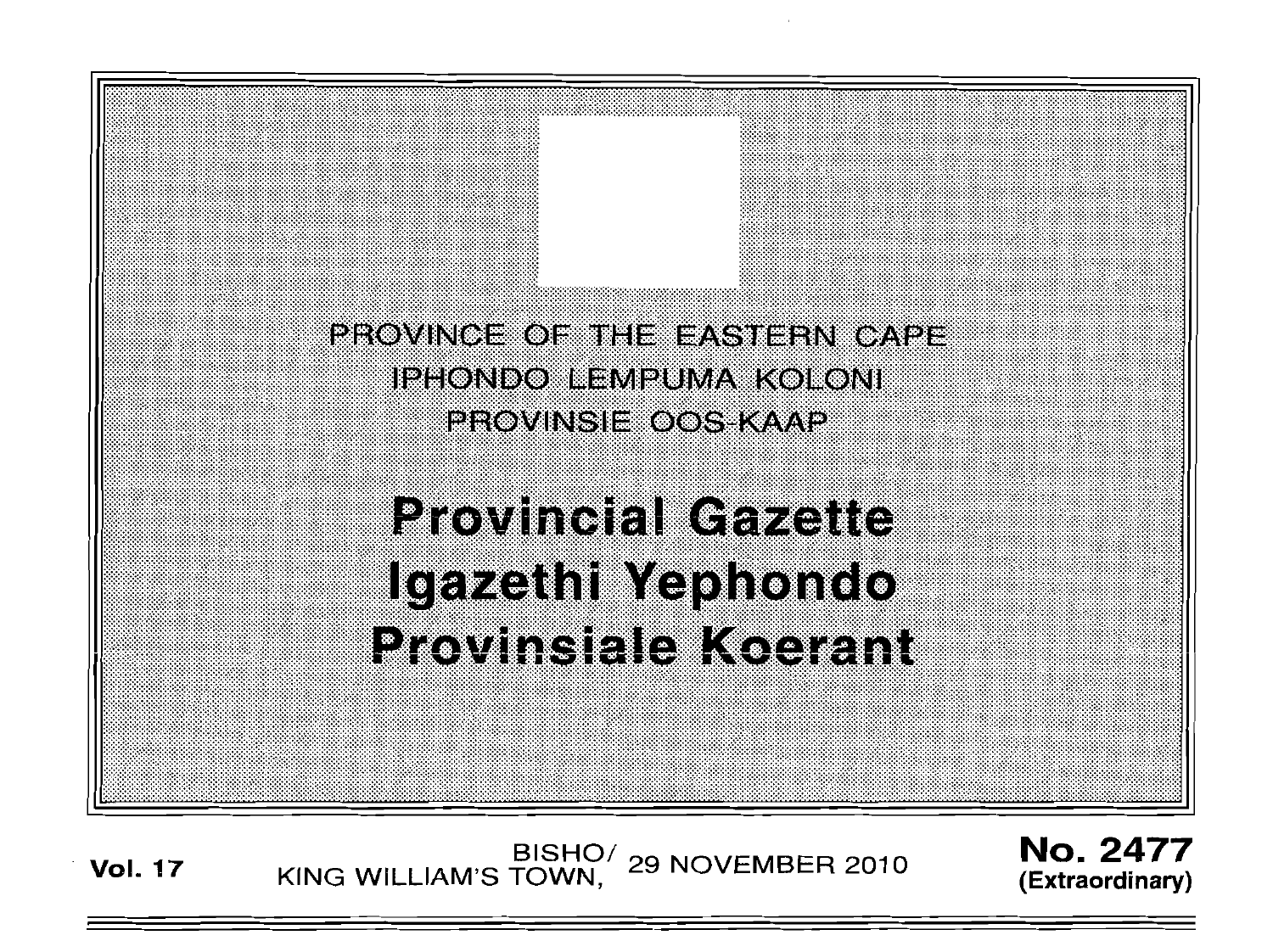# **IMPORTANT NOTICE**

**The Government Printing Works will not be held responsible for faxed documents not received due to errors on the fax machine or faxes received which are unclear or incomplete. Please be advised that an** "OK" **slip, received from a fax machine, will not be accepted as proof that documents were received by the GPW for printing. If documents are faxed to the GPW it will be the sender's responsibility to phone and confirm that the documents were received in good order.** 

**Furthermore the Government Printing Works will also not be held responsible for cancellations and amendments which have not been done on original documents received from clients.** 

# **CONTENTS • INHOUD**

| No. |                        | Page<br>No. | Gazette<br>No. |
|-----|------------------------|-------------|----------------|
|     | <b>GENERAL NOTICES</b> |             |                |
|     |                        | 3           | 2477           |
|     |                        | 4           | 2477           |
| 380 |                        |             | 2477           |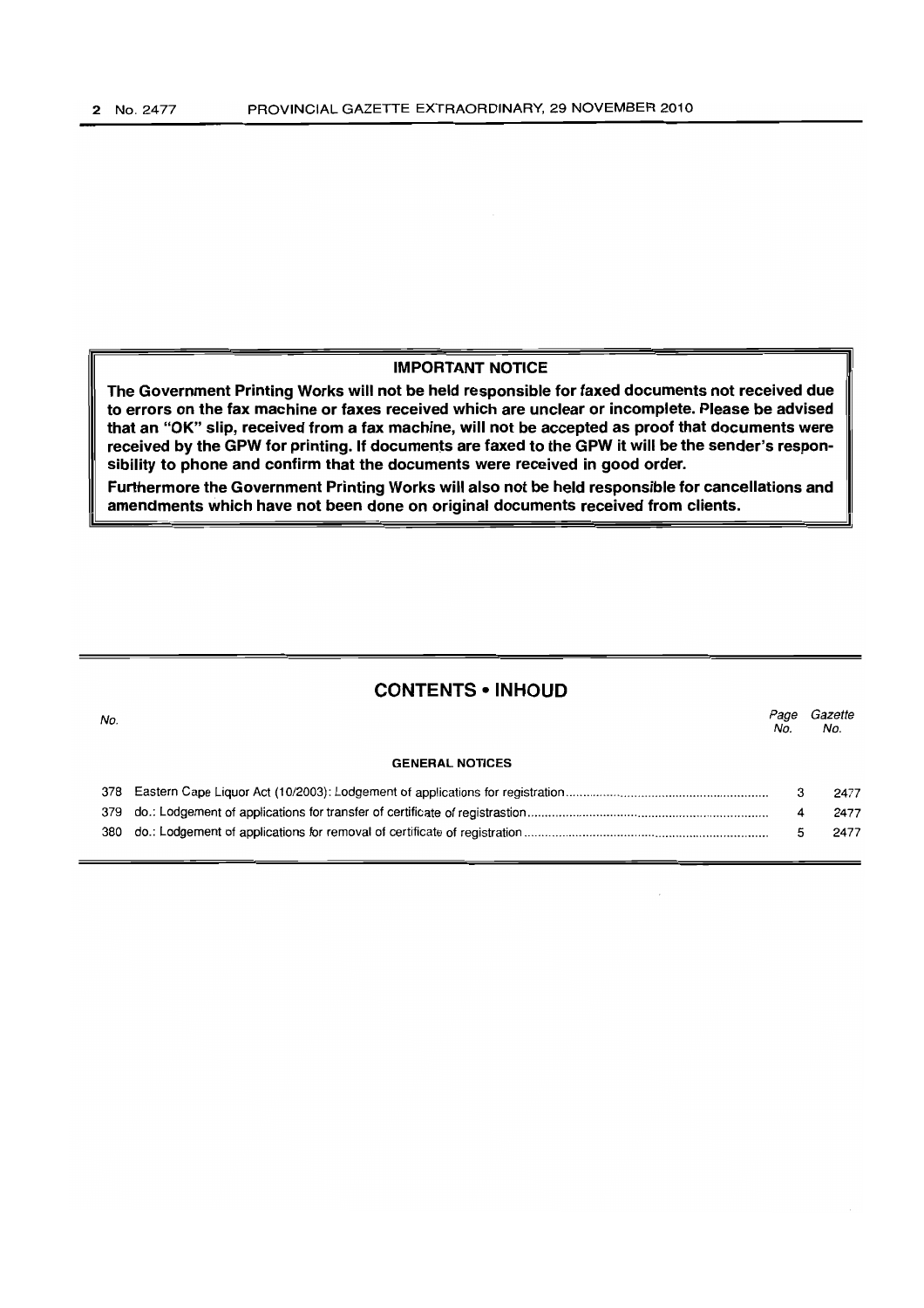# **GENERAL NOTICES**

# **NOTICE 378 OF 2010**

1. CM3<br>[Reg 4 (1)]

EASTERN CAPE LIQUOR ACT, 2003 (Act No. 10 of 2003)<br>NOTICE OF LODGEMENT OF APPLICATIONS FOR REGISTRATION

Notice is hereby given that the applications for registration, particulars of which appear in the Schedule hereunder, have been<br>lodged with the Board.

Interested parties may, free of charge, inspect any application which appears in the Schedule hereunder and may within<br>twenty one days of this notice, lodge with the Board written representations in support of, or written

THEMBI ZONO – GXOYIYA<br>EASTERN CAPE LIQUOR BOARD<br>25 November 2010

#### **SCHEDULE**

| $\mathbf{1}$            |                  | $\overline{2}$                                      | $\overline{\mathbf{3}}$            | 4            | 5                                                                                      |
|-------------------------|------------------|-----------------------------------------------------|------------------------------------|--------------|----------------------------------------------------------------------------------------|
| Application             |                  | Name and number of                                  | Kind of registration               | Kind of      | Name under which business is to be conducted                                           |
|                         | <b>Number</b>    | Ward                                                | applied for                        | liquor to be | and particulars of the erf, street or farm                                             |
|                         |                  |                                                     |                                    | sold         |                                                                                        |
| 1.                      | <b>ECP 18994</b> | Ward 4 Nyandeni<br>Municipality                     | Consumption on and off<br>premises | All kinds    | Emabheleni Tavern, Mthome - Tsitsa Loc, Mthome<br>A/A. Libode                          |
| $\overline{2}$ .        | <b>ECP 18995</b> | Ward 4 Lukhanii<br>Municipality                     | Consumption on and off<br>premises | All kinds    | Nyamezela's Tavern, Cacadu Admin Area, Lady<br>Frere                                   |
| 3.                      | <b>ECP 18996</b> | Ward 3 Sakhisizwe<br>Municipality                   | Consumption on and off<br>premises | All kinds    | Club 40, 137 Bashee Street, Cala                                                       |
| 4.                      | ECP 18997        | Ward 42 NMMM                                        | Consumption on and off<br>premises | All kinds    | Simphiwe's Tavern, 9 Bhunga Street, Khayelitsha,<br>KwaNobuhle, Uitenhage              |
| 5.                      | <b>ECP 18998</b> | Ward 2 Sengu<br>Municipality                        | Consumption on and off<br>premises | All kinds    | Amatolo Tavern, Qoboshane Village, Sterkspruit                                         |
| 6.                      | <b>ECP 18999</b> | Ward 10 Sengu<br>Municipality                       | Consumption on and off<br>premises | All kinds    | Nozie's Tavern, Bensonvale Village, Sterkspruit                                        |
| $\overline{\mathbf{7}}$ | <b>ECP 19000</b> | Ward 33 BCM                                         | Consumption on and off<br>premises | All kinds    | Vido's Tavern, 773 E Section, Needs Camp, EL                                           |
| 8.                      | <b>ECP 19001</b> | Ward 19 BCM                                         | Consumption on and off<br>premises | All kinds    | Nomgcobo's Tavem, 880 N.U. 5A, Mdantsane                                               |
| 9.                      | ECP 19002        | Ward 20 Nkonkobe<br>Municipality                    | Consumption on and<br>off premises | All kinds    | Gcogco's Place, Esiginggini, Mxhelo Loc, Alice                                         |
| 10.                     | ECP 19003        | Ward 20 BCM                                         | Consumption on and off<br>premises | All kinds    | Lase's Place, 3917 N.U. 8, Mdantsane                                                   |
| 11.                     | <b>ECP 19004</b> | Ward 21 Nkonkobe<br>Municipality                    | Consumption on and off<br>premises | All kinds    | Bhoki's Tavern, 4064 Goma Goma Loc, Fort<br>Beaufort                                   |
| 12.                     | ECP 19005        | Ward 16 BCM                                         | Consumption on and off<br>premises | All kinds    | Maxoli's Tavern, 7284 N.U. 4, Mdantsane                                                |
| 13.                     | <b>ECP 19006</b> | Ward 5 NMMM                                         | Consumption on<br>premises         | All kinds    | Detroit, 2 Eastbourne Road, Mount Croix, PE                                            |
| 14.                     | <b>ECP 19007</b> | Ward 23 NMMM                                        | Consumption on and off<br>premises | All kinds    | M & N Place, 165 Zamukulungisa Street, N.U. 2<br>Motherwell, PE                        |
| 15.                     | <b>ECP 19008</b> | Ward 21 NMMM                                        | Consumption off<br>premises        | All kinds    | Smail Pot Bottle Store, 50686 Kulati Street, Kwa<br>Zakhele, PE                        |
| 16.                     | <b>ECP 19009</b> | Ward 7 BCM                                          | Consumption off<br>premises        | All kinds    | Village Liquor, Erf 31369, Duncan Square, Douglas<br>Smith Highway, Duncan Village, EL |
| 17.                     | ECP 19010        | Ward 28 BCM                                         | Consumption on and off<br>premises | All kinds    | Europa Inn B & B CC, 58 Bonza Bay Road, Beacon<br>Bay, EL                              |
| 18.                     | ECP 19011        | Ward 6 BCM                                          | Consumption on and off<br>premises | All kinds    | Kwa Ruby, 150336 Bhola Loc, Mooiplaas, EL                                              |
| 19.                     | ECP 19012        | Ward 5 Ndiambe<br>Municipality                      | Micro Manufacturing                | Wine         | Old Mill Fruit Wines, Erf 1527 Horseshoe Road,<br><b>Bathurst</b>                      |
| 20.                     | <b>ECP 19013</b> | Ward 1 Sunday's River<br><b>Valley Municipality</b> | Consumption on and off<br>premises | All kinds    | Ace's Tavern, 1836 Msengeni Area, Moses<br>Mabhida, Kirkwood                           |
| 21.                     | ECP 19014        | Ward 16 Ingquza Hill<br>Municipality                | Consumption on and<br>off premises | All kinds    | Satisfaction Tavern, Xura A/A, Canham Loc,<br>Lusikisiki                               |
| $\overline{22}$ .       | <b>ECP 19015</b> | Ward 17 Amahlathi<br>Municipality                   | Consumption on and off<br>premises | All kinds    | Emiphandeni, 5371 Isedenge Village, Stutterheim                                        |
| 23.                     | ECP 19016        | Ward 23 KSD<br>Municipality                         | Consumption on and off<br>premises | All kinds    | Good Hope Tavern, Lower Mpako A/A, Mpindweni<br>Loc. Mganduli                          |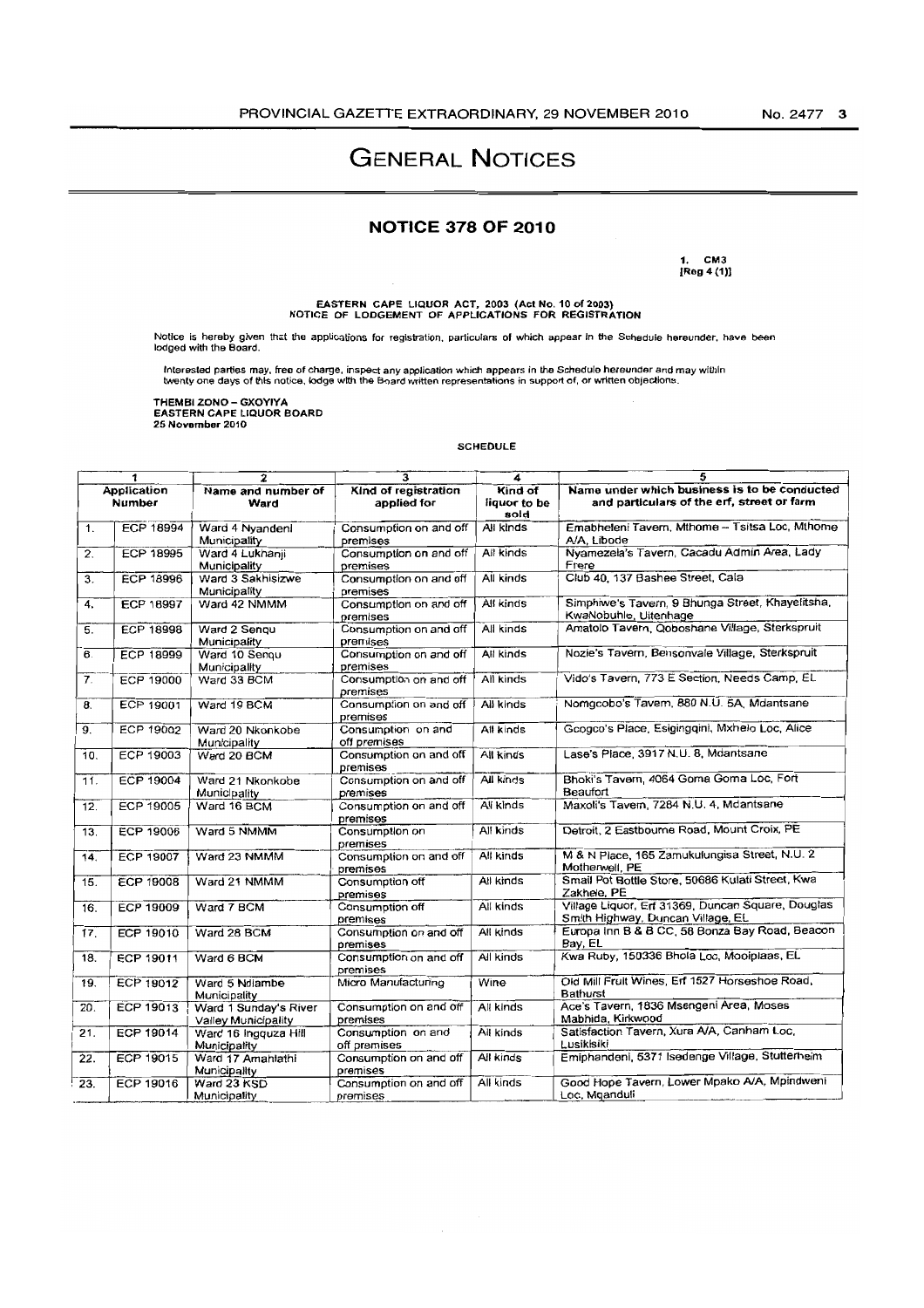# 4 No. 2477 PROVINCIAL GAZETTE EXTRAORDINARY, 29 NOVEMBER 2010

| 24. | ECP 19017        | Ward 19 NMMM                    | Consumption on and off<br>premises | All kinds | Kwa Hiongwana's, 858 Nobatana Street, Kwa<br>Zakhele, PE               |
|-----|------------------|---------------------------------|------------------------------------|-----------|------------------------------------------------------------------------|
| 25. | <b>ECP 19018</b> | Ward 7 Nyandeni<br>Municipality | Consumption on<br>premises         | All kinds | Gcu's Place, Erf 832, Tabo Mbeki Township,<br>Libode                   |
| 26. | <b>ECP 19019</b> | Ward 2 Camdeboo<br>Municipality | Consumptiom on and<br>off premises | All kinds | Webb's Place, 96 Hartzenberg Street, Nieu<br>Bethesda                  |
| 27. | <b>ECP 19020</b> | Ward 29 Mnguma<br>Municipality  | Consumption on and off<br>premises | Ail kinds | Springs Tavern, Ndama-ndama Loc, Feni Admin<br>Area. Centane           |
| 28. | ECP 19021        | Ward 29 Mnguma<br>Municipality  | Consumption on and off<br>premises | All kinds | Sisana Tavern, Komkhulu Loc, Kei Farm Admin<br>Area . Centane          |
| 29. | ECP 19022        | Ward 22 Mnguma<br>Municipality  | Consumption on and off<br>premises | All kinds | Nomonde Tavern, Upper Qhora Loc, Qhora Admin<br>Area Joutywa           |
| 30. | ECP 19023        | Ward 26 Mnguma<br>Municipality  | Consumption on and off<br>premises | All kinds | Mbodi Tavern, Releni Loc, Godidi Admin Area,<br>Centane                |
| 31. | <b>ECP 19024</b> | Ward 22 Mbashe<br>Municipality  | Consumption on and off<br>premises | All kinds | Kwa Koko Tavern, Kwa Phoswa Loc, Qora Admin<br>Area, Idutywa           |
| 32. | <b>ECP 19025</b> | Ward 3 NMMM                     | Consumption on<br>premises         | All kinds | De Old Drift B & B, Remainder of the Farm Addo<br>Drift, No. 549, Addo |

# **NOTICE 379 OF 2010**

FORM 9 [Reg 11 (1)]

#### EASTERN CAPE LIQUOR ACT, 2003 (Act No. 10 of 2003)

### NOTICE OF LODGEMENT OF APPLICATIONS FOR TRANSFER OF CERTIFiCATE OF REGISTRATION

Notice is hereby given that the applications for transfer of certificates of registration. particulars of which appear in the Schedule hereunder, have been lodged with the Board.

Interested parties may, free of charge, Inspect any application which appears in the Schedule hereunder and may<br>within twenty one days of this notice, lodge with the Board written representations in support of, or written

THEMBIE ZONO - GXOYIYA EASTERN CAPE LIQUOR BOARD 25 November 2010

#### SCHEDULE

|                                     |                  | $\overline{2}$<br>3                  |                                                                                                                                |                                                                      | 5                                                                                |  |
|-------------------------------------|------------------|--------------------------------------|--------------------------------------------------------------------------------------------------------------------------------|----------------------------------------------------------------------|----------------------------------------------------------------------------------|--|
| <b>Application</b><br><b>Number</b> |                  | Name and<br>number of Ward           | Particulars of certificate of<br>registration                                                                                  | <b>Particulars of</b><br>holder of<br>certificate of<br>registration | <b>Particulars of</b><br>prospective holder<br>of certificate of<br>registration |  |
| 1                                   | ECP 10064        | Ward 6 Matatlele<br>Municipality     | Khuphukani Tavern, Jabulani<br>Admin Area, Maluti                                                                              | Mokofeitsi Magula                                                    | Nosibongiseni N.A.<br>Magula                                                     |  |
| 2.                                  | <b>ECP 6134</b>  | Ward 3 Nxuba<br>Municipality         | Truck & Taxi Stop, Erf 166,<br>167 & 168, 8 Donkin Street,<br>Bedford                                                          | Vivian John Tait                                                     | Karin Tait                                                                       |  |
| 3                                   | <b>ECP 14515</b> | Ward 23<br>Mbizana<br>Municipality   | Bonga's Tavern, 6124<br>Valindle Village, Bizana                                                                               | Bonga Collin<br>Mtungwana                                            | Sariema Jean<br>Mtungwana                                                        |  |
| 4.                                  | <b>ECP 17122</b> | Ward 9<br>Mabankulu<br>Municipality  | Rock Inn, Mjila Admin Area,<br>Tabankulu                                                                                       | Valencia<br>Nokubonga<br>Mthimde                                     | Nokulunga E.<br>Mthimde                                                          |  |
| $\overline{5}$ .                    | <b>ECP 190</b>   | Ward 51 NMMM                         | Van Riebeeck Liguor Store,<br>29 Maitland Road, Uitenhage                                                                      | Rene Meyer                                                           | Perfect Innovations<br>141 CC                                                    |  |
| 6.                                  | <b>ECP 2103</b>  | Ward 8 Kouga<br>Municipality         | Main Beach Bottle Store, 30<br>Da Gama Road, Jeffreys Bay                                                                      | Hobson<br><b>Investments CC</b>                                      | Franswa Dekker                                                                   |  |
| 7.                                  | ECP 13903        | Ward 3 NMMM                          | Dros (PE) Kings Mall, Erf<br>10657, Shop 15 & 16, Kings<br>Mall Shopping Centre,<br>Buffelsfontein Road, Walmer<br>Heights, PE | Cappelsa CC                                                          | Joburg Skyscraper<br>(Pty) Ltd                                                   |  |
| 8.                                  | <b>ECP 6162</b>  | Ward 2<br>Sakhisizwe<br>Municipality | Thembisizwe Tavern, 1940<br>Old Location, Elliot                                                                               | Makamba Lennox<br>Ntelezi                                            | Buyiswa Angelina<br>Ntelezi                                                      |  |